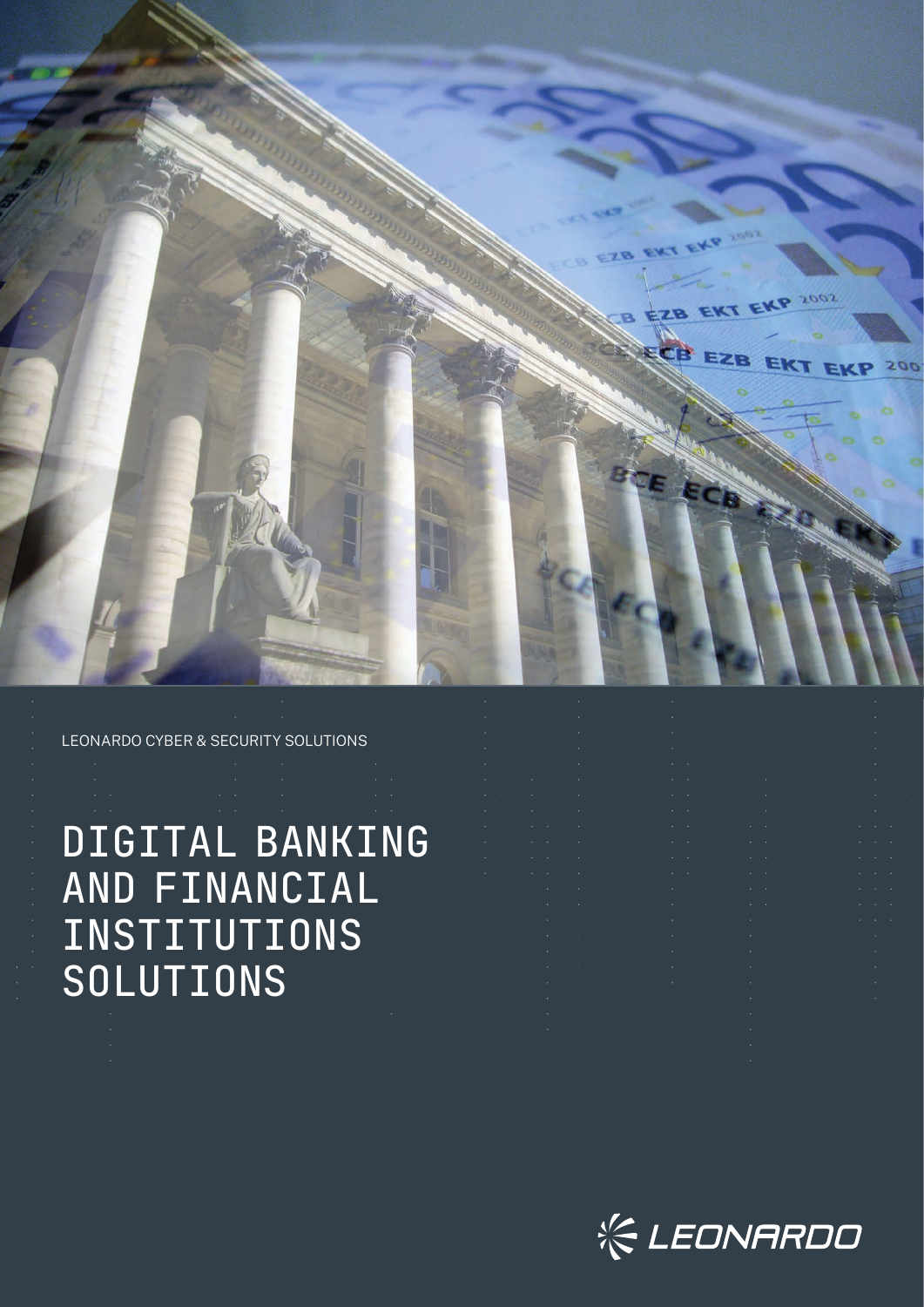Organisations recognise that the adoption of digital technologies is undergoing rapid acceleration across all sectors and has radically changed the way people work and interact with each other. The banking and financial sector are adopting new technologies and architectures to implement new business models to face this ever changing landscape. These models comprised of libraries of financial products, payment services, branch automation services and credit and load services, support B2B2C capabilities to create simplified and innovative digital processes and services to support financial ecosystems.

Within this evolving landscape, new technologies allow the adoption of "Artificial Intelligence" driven statistical models to transform data into actionable insight. This allows for forecasting future trends which enables risk analysis optimization, market segmentation, new customers acquisition and the offering of solutions and products, that best meet customer needs.

These new business models and technologies, based predominantly on open banking, introduce risks such as related to information security, privacy issues, data breaches and fraud. Banking and financial platforms and solutions have to embed cyber security throughout the entire life cycle of projects to ensure products and solutions' are resilient against increasingly unpredictable and complex cyber-attacks, exploiting both technological vulnerabilities and the human factor.

## DIGITAL BANKING AND FINANCIAL INSTITUTIONS SOLUTIONS

Leonardo with over 40 years of experience, leveraging a team of over 400 qualified professionals around the world who's focus is on delivering financial ICT services, supports its customers through a comprehensive portfolio of over 300 solutions to meet the specific needs of the financial sector. These services can be tailored to different scenarios according to the selected digital model. Our bespoke services cover the full financial product lifecycle from digital on boarding and the opening of accounts and deposits to the origination of consumer finance. Our services also support leasing and mortgages products, addressing also small and medium-sized enterprises (SME) and Microfinance segments. Leonardo's business services are a confederation of application platforms compliant with international regulatory rules (FATCA-CRS, FATF-GAFI, AML/CFT, Basel II-III), accounting standards (IFRS) and **SARIE** principles.

Leonardo is also focused in helping banking and financial organizations to understand and manage IT and business requirements. Leonardo works with its clients to design the most suitable architecture and security infrastructure to meet their individual needs. Leonardo also works to support its clients in implementing platforms to set up services that can be offered through traditional channels (branches, kiosks and un-attended branches) and digital channels such as Internet and mobile banking (smartphones, tablets and Wearable technology). Following the most advanced trends, within the marketplace we also cover e-commerce or referral platforms within the financial ecosystem. Leonardo's offer is complete with the offer of training activities to support organizations' staff in the utilization of new features as and when they are released.

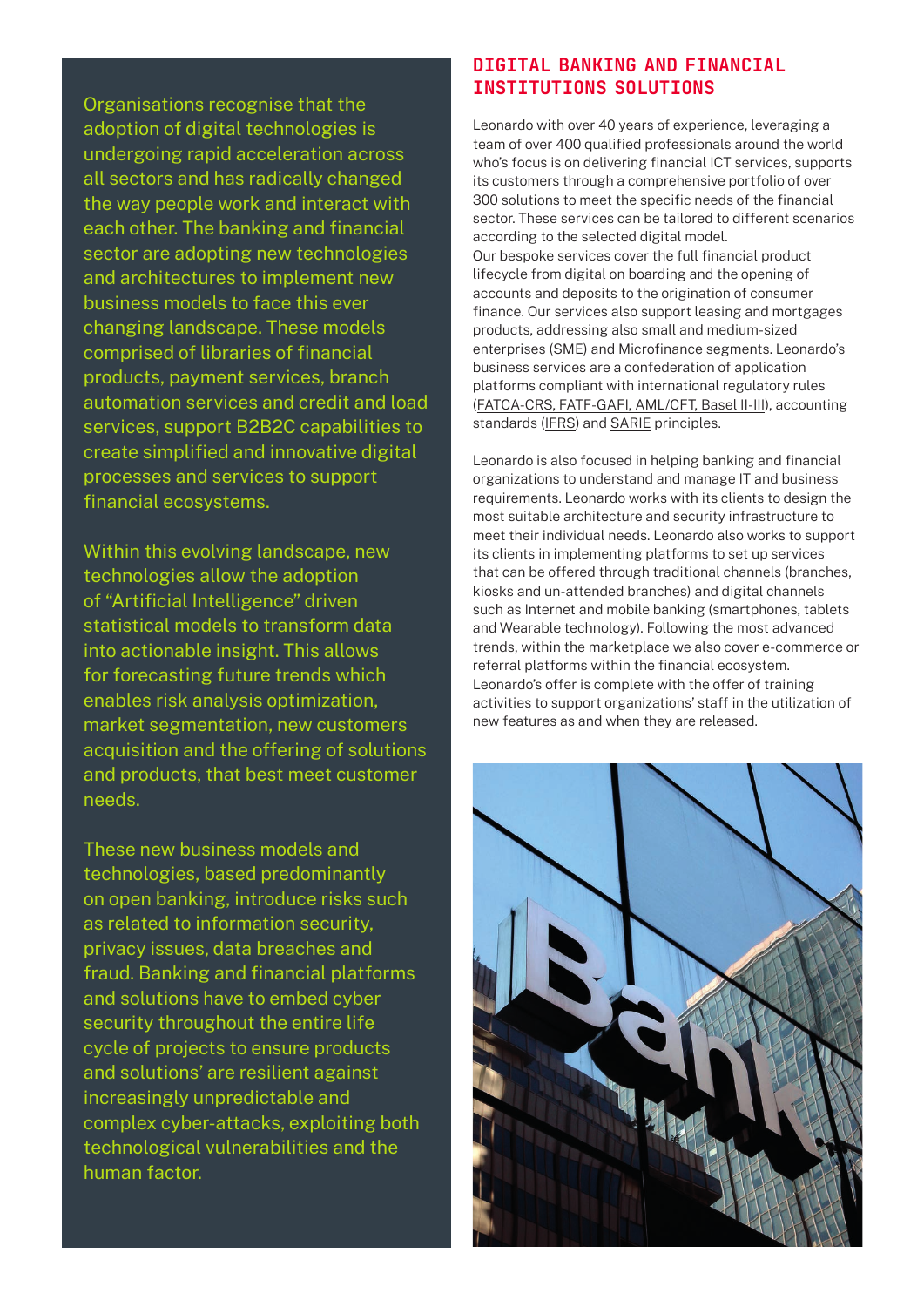## LEONARDO'S APPROACH

The approach adopted by Leonardo comes from more than 40 years of experience in the development of solutions for banking and financial market worldwide. Leveraging this experience, Leonardo has designed an approach which allows us to be aligned with clients' needs and priorities, providing its customers with the opportunity to innovate their offering, reducing customer churn and recovering profit margins.

Our clients benefit from our approach in three key ways:

- → Financial Organization value: the adoption of Leonardo's solutions can improve margins, customer engagement and brand awareness leveraging reduced IT infrastructure costs, enhancement of systems and processes efficiency, revenue-sharing agreements between the ecosystem partners (financial and non-financials).
- **→ Partner Ecosystem collaboration:** Leonardo's solutions contribute to build an ecosystem that relies on partners to co-create new, value-added and innovative services for the targeted customers significantly faster than a single financial institute could do. Once the financial ecosystem's (API-led) is in place, it can support customer portfolio expansion enabling the service-for-service exchange and generating more ongoing customer loyalty.
- **→ Direct-to-consumer thinking: Leonardo's extensive** experience has provided it with a wealth of knowledge on the end-users' needs, through harnessing the use of analytics driven insights. This allows Leonardo to support its clients to predict customers' requests in order to offer focused and personalized products and services, based on user segments and user behaviour.

#### **FEATURES**

Leonardo offers a full range of professional services, multichannel IT applications, outsourcing and ICT infrastructure & application management services to help banks and financial institution to address their complex business challenges. Our banking platforms have been designed for quick deployment and easy integration with legacy systems and applications of business partners.

Our banking platforms are as follows:

- **→** Branch Automation, Liability Products and Services Management Platform: a unique platform to deliver distinctive product and services through the bank outlets network such as Current Accounts, Saving Accounts, Term Deposits, Utility Bills, Safe Boxes, Express Remittances, Cash2Cash and Direct debits and Teller Automation.
- **→ Credit Origination and Loan Management Platform:** a comprehensive and innovative platform, based on powerful engines to design work-flows and define business rules, supporting retail, SME, and microfinance financing business.
- **→ Payment Services and Cash-2-Cash support Platform: a** powerful and flexible platform to improve STP (Straightthrough Processing) benefits in all financial payments. The platform provides services, integrating the most common international standards and local networks of specific countries, to improve auto-routing capability and to centralize payment information.
- → Investment System and International Brokerage Platform: a new and state-of-the-art technology platform aiming to support domestic and international trading functions through gateway engines to interact with the major Stock Exchanges. It is composed by a Front Office Order management and a Back Office system which cooperate to enable real time financial markets operations.
- → Wealth Management platform: a system to support both financial institution and their clients through investment advisory, portfolio management, analytics and reporting functionalities.

# CYBER SECURITY

On a global level, cyber-attacks directed towards financial services institutions are on the rise, with a continuous evolution in the sophistication of attack vectors. Leonardo provides a comprehensive range of cyber security services and solutions including:

- → a methodological framework for Cyber Resilience with the aim to define the security, process and technological measures necessary, through the application of paradigms such as, "Secure by Design" and "Secure Coding".
- **→** on-premises and cloud-based Cyber Range & Trainer platforms, able to simulate realistic training environments through advanced virtualization techniques to effectively support training of IT security operators and provide continuous security awareness to employees with respect to risks represented by cyber threats.
- $\rightarrow$  managed security services based on the native integration of threat intelligence services, aimed at predicting and preventing cyber threats, with services designed to proactively detect security incident, with activities aimed at the remediation and prevention of cyber-attacks.